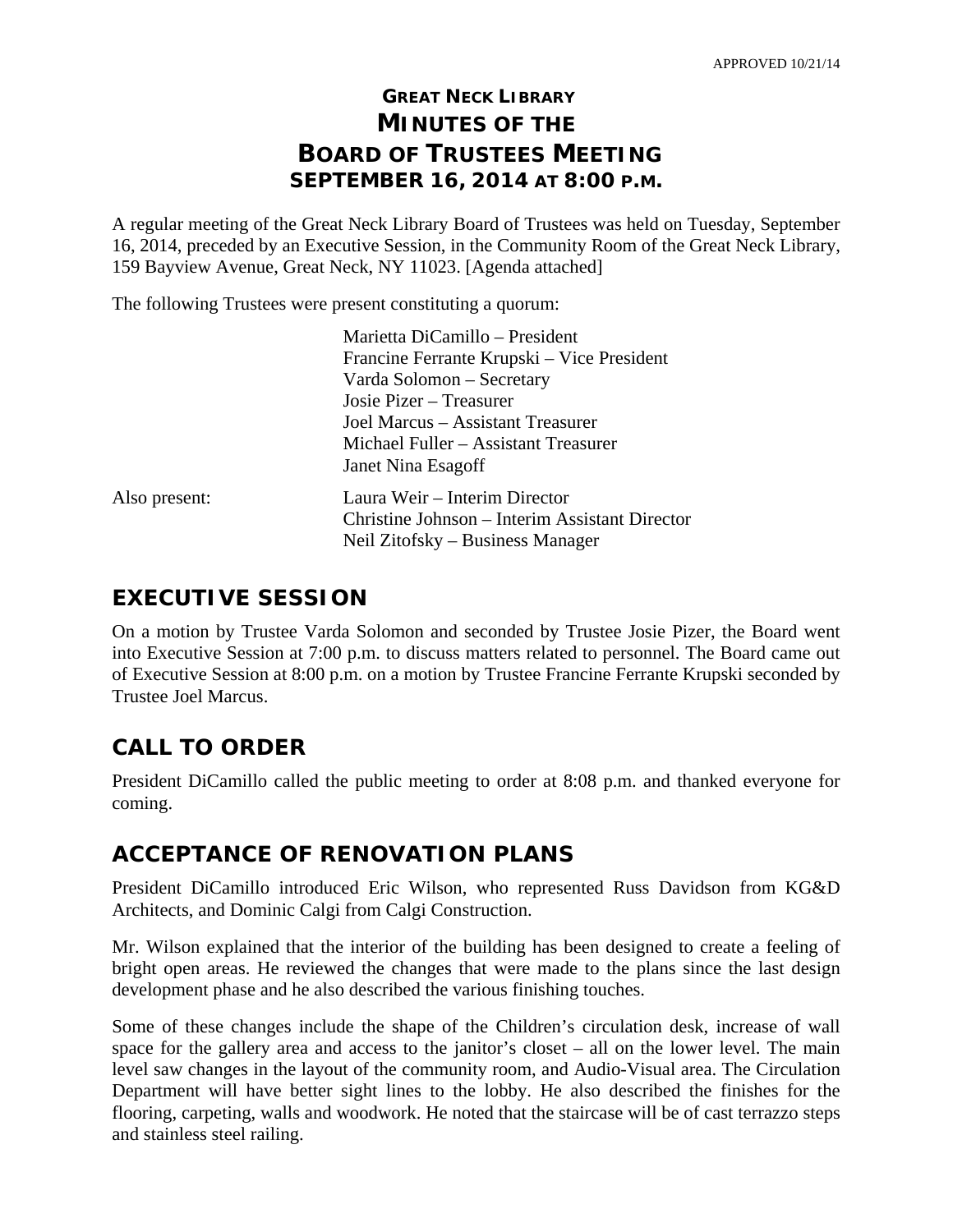The entire exterior façade of the building will be refurbished with larger lettering signs on the building, as well as the installation of porous paving to facilitate strollers and to control water flow. Lighting in the parking lot will be replaced.

\_\_\_\_\_\_\_\_\_\_\_\_\_\_\_\_\_\_\_\_\_\_\_\_\_\_\_\_\_\_\_\_\_\_\_\_\_\_\_\_\_\_\_\_\_\_\_\_\_\_\_\_\_\_\_\_\_\_\_\_\_\_\_\_\_\_\_\_\_\_

Trustee Solomon inquired if the 120 seating capacity of the community room was a typo. Mr. Wilson will look into this and get back to the Board.

A member of the public asked for clarification on whether or not the renovation of Levels is included in the final estimates or in the "Alternates". Mr. Calgi responded by stating that a large amount of the renovation for Levels is in the base bid and only a small amount of the \$92,000 is in the "Alternates".

Mr. Wilson then continued by saying that the plans are in the final stage of document review and once the changes from tonight's discussion are incorporated, he is asking for the Board's approval of these documents so that the architects can proceed.

Dominic Calgi, in briefly reviewing the cost estimates, stated that four individual estimates have been provided since his coming on board last August. His final budget is based on these final drawings. The construction cost is \$10.1 million and \$11.9 million when soft costs are included. The referendum is funding \$10.4 million and the difference will come from the Library's 2013/2014 operating fund surplus. The total amount of money available for the project is \$13.557 million. There will be a balance of \$991,000 that could finance the six "Alternates", with three more added since the meeting last week, totaling \$746,000. Whether all the alternatives will be chosen depends on how the bids come in. Right now the budget is in good shape and he is looking for the Board's approval to move forward.

Ralene Adler, a member of the Building Advisory Committee (BAC), inquired if there will be another opportunity for the BAC to meet after the plans have been adopted. The Board President assured her that if is agreeable with the committee, there will be another meeting.

*Public Comment: Karen Rubin, Robert Schaufeld, Ralene Adler, Leslie Kahn, Norman Rutta* 

### **Upon motion by Joel Marcus, seconded by Varda Solomon, and after discussion, it was,**

**RESOLVED,** that the Great Neck Library Board of Trustees accept the final plans for the renovation of the Great Neck Library Main Building by KG&D Architects as presented; and further,

That KG&D Architects be directed to move forward with the bidding process based on these plans

**VOTE:** Yes – 7 (DiCamillo, Ferrante Krupski, Fuller, Marcus, Nina Esagoff, Pizer, Solomon) *MOTION CARRIED UNANIMOUSLY* 

# **LIBRARY CHARTER**

President DiCamillo informed the meeting that a snag has developed in the bonding process. Andrea Andrade from the law office of Bee, Ready, Fishbein, Hatter & Donovan (Library's attorney) was invited to provide an explanation.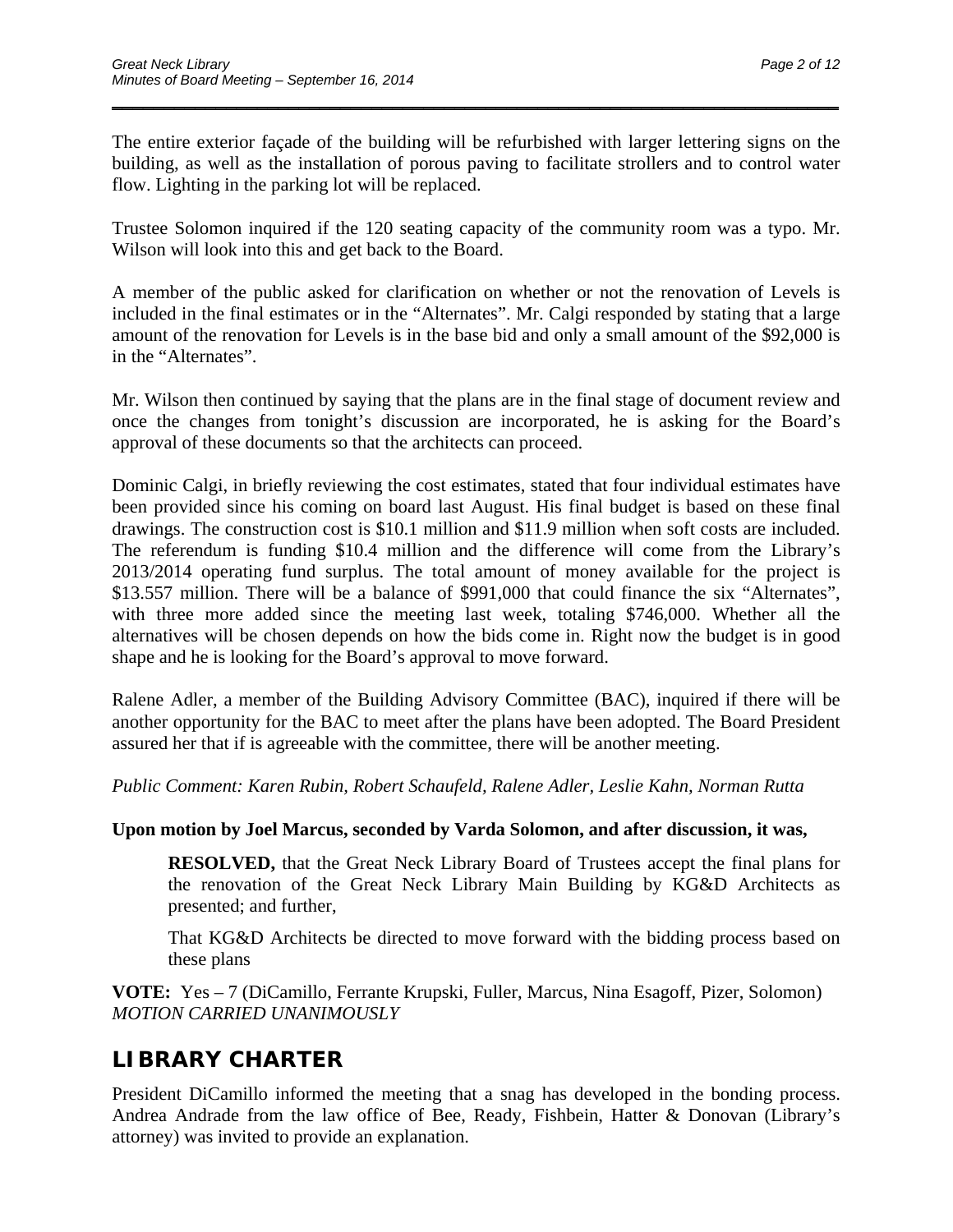Ms. Andrade explained that the Library has applied for bonds with the Dormitory Authority of the State of New York (DASNY) which authorizes tax-exempt bonds to state agencies and public entities. Apparently, the Library was informed by the State Education Department (SED) in 2009 that the Library's Certificate of Incorporation from 1889 needed to be amended because a service area was not defined in that charter. The Library was then strongly urged by SED to apply for another charter which was subsequently issued. This now created two corporations – a not-for-profit corporation from 1889 and a State Education corporation in 2009. Upon review of the Library's documentations, DASNY realized that there are two corporations and wants to know which corporation gets the bond.

\_\_\_\_\_\_\_\_\_\_\_\_\_\_\_\_\_\_\_\_\_\_\_\_\_\_\_\_\_\_\_\_\_\_\_\_\_\_\_\_\_\_\_\_\_\_\_\_\_\_\_\_\_\_\_\_\_\_\_\_\_\_\_\_\_\_\_\_\_\_

The attorneys from Peter Fishbein's firm as well as those at DASNY are working with SED to resolve the situation, but this may take months and could delay the start of the renovation project. It is not as simple as voiding the second charter. The process has to go through SED who will make the final determination.

Ms. DiCamillo explained that legal opinion was received before applying for the second charter. There will be a follow up to see where the responsibility for this misinformation lies. The Library has funds that can be used to start the renovation but first we need to know a time frame for the resolution of the situation. There are other funding options available, but they are more expensive.

*Public Comment: Ralene Adler, Claudia Cruz, Naomi Penner, Norman Rutta, Karen Rubin, Leslie Kahn* 

President DiCamillo thanked Mr. Wilson and Calgi Construction team as well as Ms. Andrade for coming.

# **MINUTES**

### **Upon motion by Varda Solomon, seconded by Josie Pizer, and after discussion, it was,**

**RESOLVED,** that the Great Neck Library Board of Trustees approve the Minutes of the June 17, 2014 Regular Board meeting and the July 31, 2014 and August 28, 2014 Special Board meetings, as presented. .

**VOTE:** Yes – 7 (DiCamillo, Ferrante Krupski, Fuller, Marcus, Nina Esagoff, Pizer, Solomon) *MOTION CARRIED UNANIMOUSLY* 

# **TREASURER'S REPORT**

## **Upon motion by Josie Pizer, seconded by Joel Marcus, and after discussion, it was,**

**RESOLVED,** that the Great Neck Library Board of Trustees accept the following financial reports which have been reviewed by the Treasurer:

- September 16, 2014, Treasurer's Report;
- Warrant dated June 7, 2014 through July 18, 2014, Paid Checks numbered 0032073 through 0032077, 0032099 through 0032102, 0032126 through 0032128, 1275 and 48405 through 48431, and To-Be-Paid Checks numbered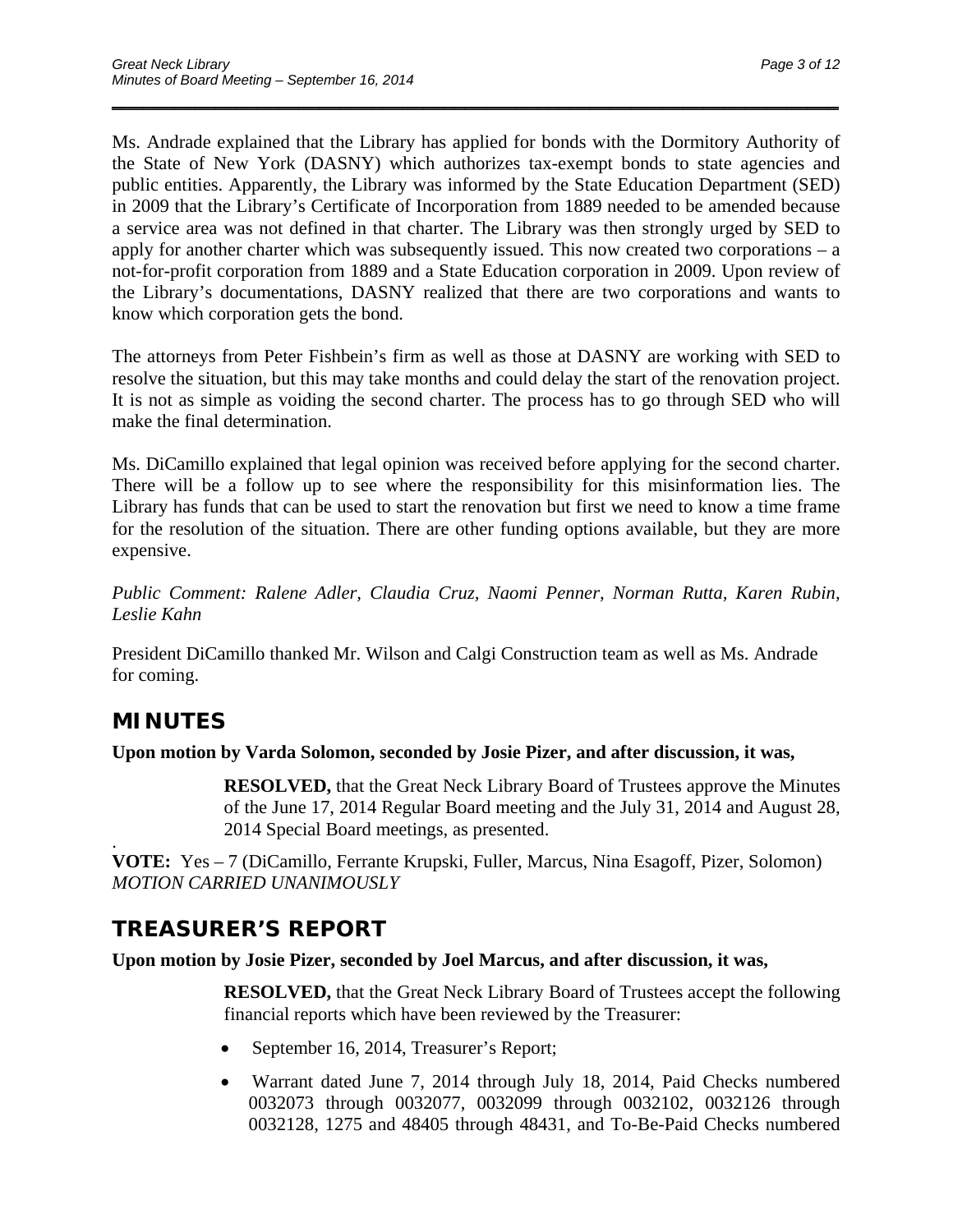48432 through 48571, the sums set against their respective names, amounting in the aggregate to \$559,533.83

\_\_\_\_\_\_\_\_\_\_\_\_\_\_\_\_\_\_\_\_\_\_\_\_\_\_\_\_\_\_\_\_\_\_\_\_\_\_\_\_\_\_\_\_\_\_\_\_\_\_\_\_\_\_\_\_\_\_\_\_\_\_\_\_\_\_\_\_\_\_

- Warrant dated July 19, 2014 through August 15, 2014, Paid Checks numbered 0032148 through 0032151, 0032172 through 0032174, and 48572 through 48589, and To-Be-Paid Checks numbered 48590 through 48704, the sums set against their respective names, amounting in the aggregate to \$387,967.38.
- Warrant dated August 16, 2014 through September 12, 2014, Paid Checks numbered 0032194 through 0032197, 0032217 through 0032221, and 48705 through 48726, and To-Be-Paid Checks numbered 48727 through 48800, the sums set against their respective names, amounting in the aggregate to \$304,384.34.
- Payroll Warrants for pay dates June 12, 2014 and June 26, 2014, which have been reviewed by the Treasurer, in the amounts of \$153,648.32 and \$144,403.34 respectively, for a total of \$298,051.66.
- Payroll Warrants for pay dates July 10, 2014 and July 24, 2014, which have been reviewed by the Treasurer, in the amounts of \$188,452.27 and \$147,431.82 respectively, for a total of \$335,884.09;
- Payroll Warrants for pay dates August 7, 2014 and August 21, 2014, which have been reviewed by the Treasurer, in the amounts of \$152,229.57 and \$147,424.40 respectively, for a total of \$299,653.97.

**VOTE:** Yes – 7 (DiCamillo, Ferrante Krupski, Fuller, Marcus, Nina Esagoff, Pizer, Solomon) *MOTION CARRIED UNANIMOUSLY* 

# **PAYROLL CHANGES**

**Upon motion by Josie Pizer, seconded by Michael Fuller, and after discussion, it was,** 

**RESOLVED,** that the Great Neck Library Board of Trustees accept the Payroll Changes of June 15, 2014 through September 15, 2014 as presented, and which have been reviewed by the Finance Committee.

**VOTE:** Yes – 7 (DiCamillo, Ferrante Krupski, Fuller, Marcus, Nina Esagoff, Pizer, Solomon) *MOTION CARRIED UNANIMOUSLY* 

# **REPORTS**

## **Branch Committee**

Committee Chair Michael Fuller reported that the summer programs at the branches are over and fall programs have begun. So far 130,000 items have been weeded system-wide. The Parkville doors will be installed at the end of November. There is now more traffic in the Station Branch as well as in the parking lot with the opening of Starbucks and the gym.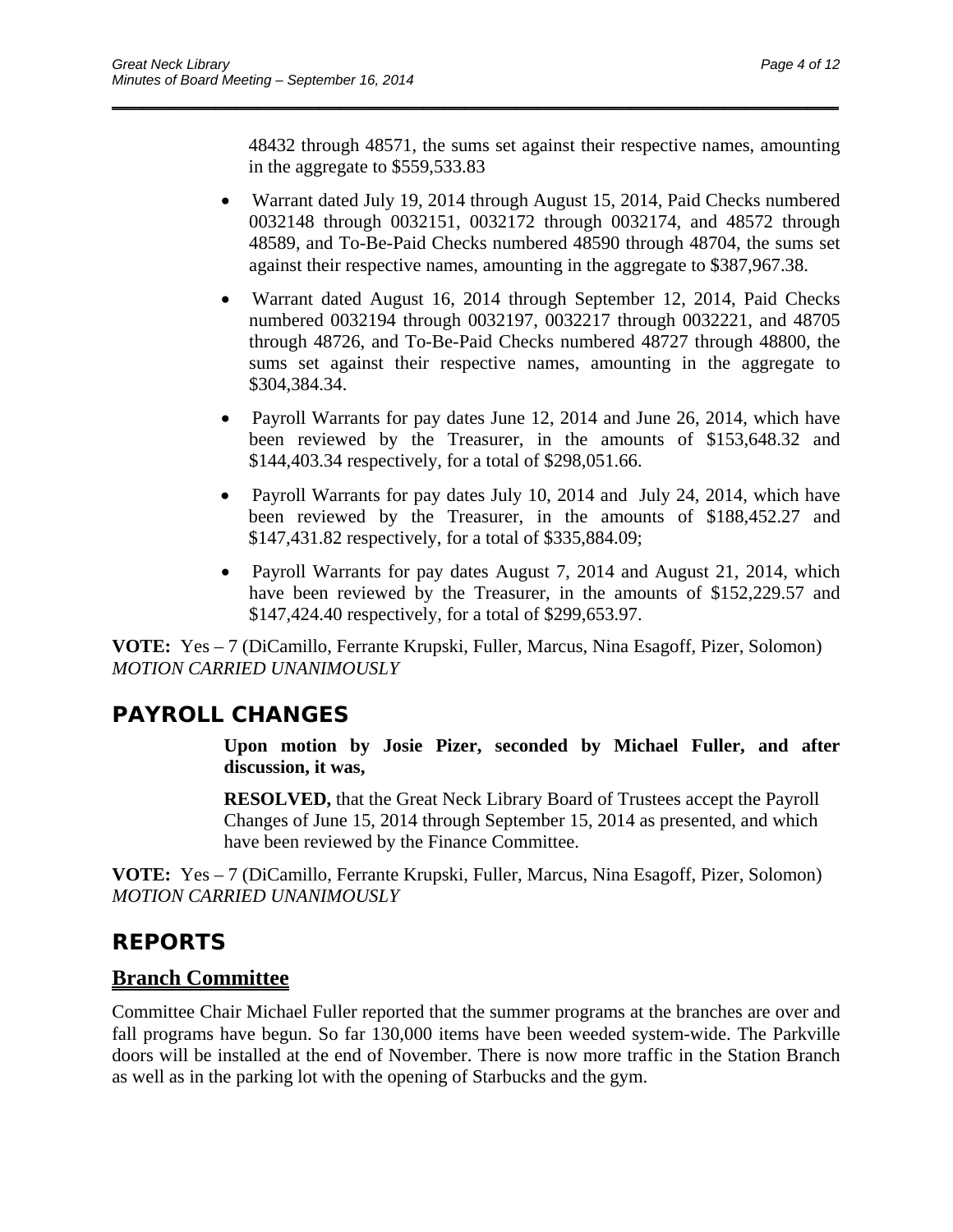President DiCamillo added that the new roofing and siding of the Parkville Branch look beautiful. She expressed her thanks to the Great Neck School District.

\_\_\_\_\_\_\_\_\_\_\_\_\_\_\_\_\_\_\_\_\_\_\_\_\_\_\_\_\_\_\_\_\_\_\_\_\_\_\_\_\_\_\_\_\_\_\_\_\_\_\_\_\_\_\_\_\_\_\_\_\_\_\_\_\_\_\_\_\_\_

# **Building Advisory Committee (BAC)**

President DiCamillo noted that the plans for the renovation are terrific and she hopes to get the funding issue resolved and get back on schedule.

### OUTREACH COMMITTEE

Trustee Pizer reported that newsletter #6 is out and it looks beautiful. Two other pieces are being worked on.

### RELOCATION COMMITTEE

Trustee Ferrante Krupski reported that the committee met on August  $18<sup>th</sup>$  and things are on schedule – the weeding, relocation of items in the branches and the movers.

### BUILDING RELOCATION INTERNAL TEAM (BRIT)

Interim Assistant Director Chris Johnson stated that although there might be a delay with the bonding, interior preparation can continue. Everything moving from Main will have its proper place in the branches. The allocations are being fine-tuned constantly. A Young Adult space is now identified at the Station Branch. Floating collections have been expanded. The next and final meeting is set for October  $13<sup>th</sup>$  at the Station Branch.

### *Public Comment: Karen Rubin*

### FUNDRAISING

President DiCamillo reported that the committee is working on organizing a soirée party on Sunday, October 26, 2014. A resolution is on this agenda to authorize expenditure for this event. [see page 12]

### FINANCE COMMITTEE

Trustee Pizer encouraged the Trustees to look at the Business Manager's monthly report wherein he has implemented some recommendations from the Finance Committee to streamline reporting.

## **Director Search Committee**

Trustee Ferrante Krupski reported that the committee met on August 21<sup>st</sup> and decided to reopen the active search by engaging the services of a head hunter firm. There is a resolution on page 10 of these Minutes. There will also be an internal posting for Library staff. Next committee meeting is September 23 at Main.

## **Staff Reports**

Staff reports were included in the Board Packets. Trustee Solomon questioned the accuracy of some of the numbers in the Circulation report and asked the Interim Director to look into them. The Interim Director will email the information to her.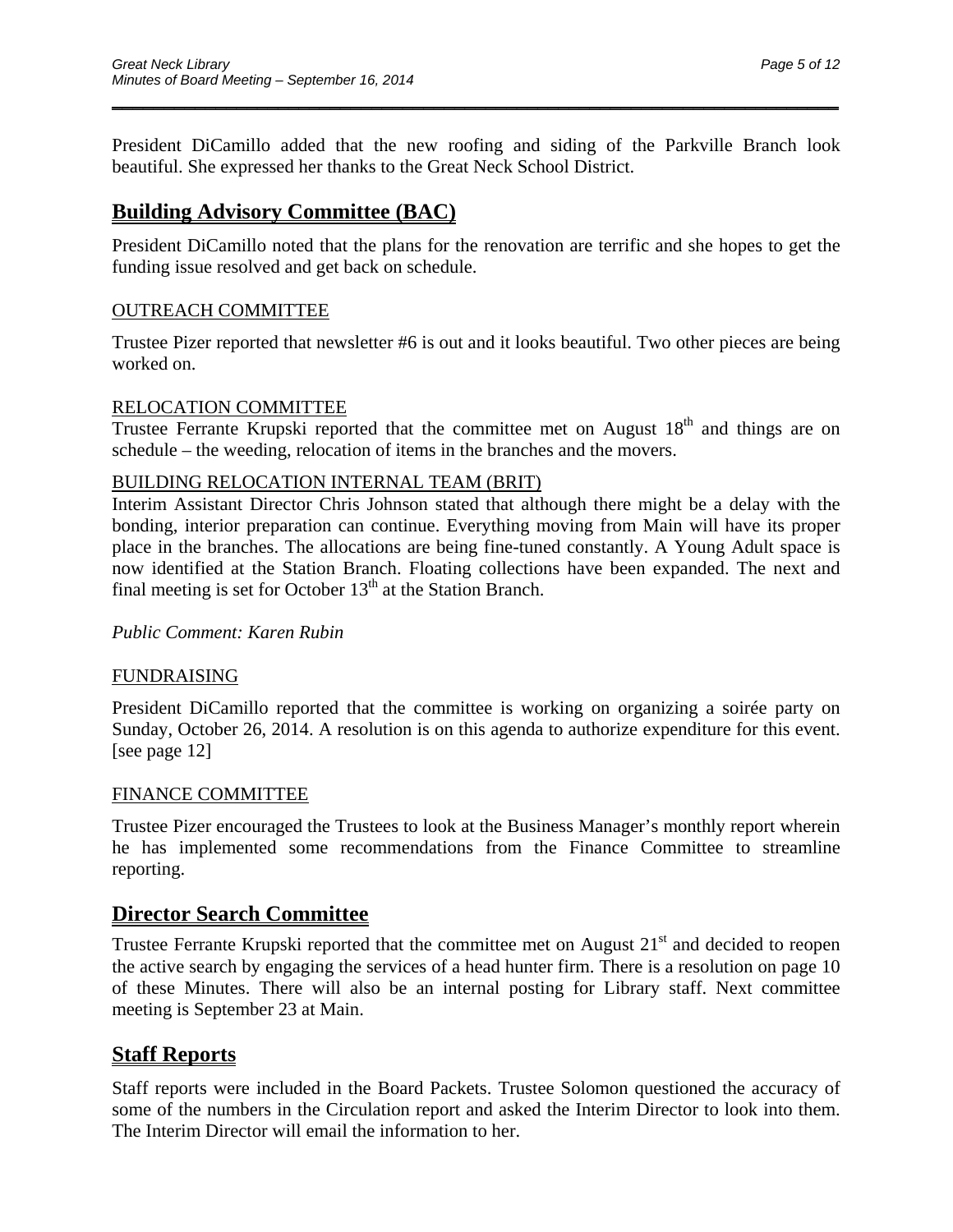Trustee Ferrante Krupski was concerned that too much money was spent on certain children's programs with very small attendance. She asked that expenditures for future programs be reevaluated.

\_\_\_\_\_\_\_\_\_\_\_\_\_\_\_\_\_\_\_\_\_\_\_\_\_\_\_\_\_\_\_\_\_\_\_\_\_\_\_\_\_\_\_\_\_\_\_\_\_\_\_\_\_\_\_\_\_\_\_\_\_\_\_\_\_\_\_\_\_\_

## **Interim Assistant Director's Report**

Text of written report below:

### Weeding

The year-to-date total number of items weeded is 76,479, when combined with the 2013 total of 51,306 items; the grand two-year total is 127,785. The necessary weeding of the collection will reduce overall storage costs when the Main Building is closed. Staff is continuing to review materials for condition and currency and will continue to weed Main until the day that the building closes. I would like to thank all of our Professional Staff at all locations, Maintenance and in particular, Marcia Kravet, Jill Balk and Jeff Nagel who have physically handled each and every discard that was processed out of the system. Many of which have found homes in deserving organizations such as Big Brother, the Lutheran Family Health Centers Community Based Programs, Meadowbrook Nursing Home and Garden of Hope, an organization who appreciated receiving some of our Chinese discards. Many others have been sold in our ongoing book sale. The year-to-date total for our book sale, as of the end of August, is \$7,088.11

### Preparing for the Move

There are a multitude of tasks to manage to prepare for Main's move. The mover was selected and we have held two meetings with the company. Currently, each of the temporary areas that are being used at the branches is being assigned numbers and within those areas, each furniture item that is moving into that space is receiving a number. Wanda Lei has been tasked with organizing this part of the project and is doing a great job. All staff, both at Main and the branches, are currently filling the dumpster with all superfluous items. Staff has been advised to take home all personal items. Moving boxes will be provided for all desk/library items that need to be packed. These boxes will be labelled with mover supplied labels that are colored coded to our branches, i.e., Red for Station, Blue for Lakeville and Green for Parkville. Each box then receives a room number and a desk or area number so that it will, hopefully, end up in the correct place.

Janet Fine has been helping to create codes that we are using in the catalog system to flag materials that will be moving to the branches. These items will then be updated electronically in batches to show their new base location (since most will float, these locations are starting points only for most items). Items that are not flagged to move to a branch will be batch changed to show its status as TEMP STORAGE**.** 

A similar process is occurring with our Periodicals, and this process is being managed by Irina Zaionts with assistance from Jamie Eckartz. All of our Librarians at Main have been busy making decisions regarding which items should remain available while the building is closed. It is a difficult decision as space is limited. But collectively, we hope to be able to offer the best of our A/V, Adult, Children's and Young Adult Collections during the period of renovation.

#### **Staff**

I would remiss if I did not thank and commend all Library Staff for really stepping up and helping to make this closure and move a success even though many of them are uncertain about their future here at the Library. While I have always known that the biggest asset at the Great Neck Library is its people, this year has really shown the level of dedication and loyalty that is prevalent throughout the system.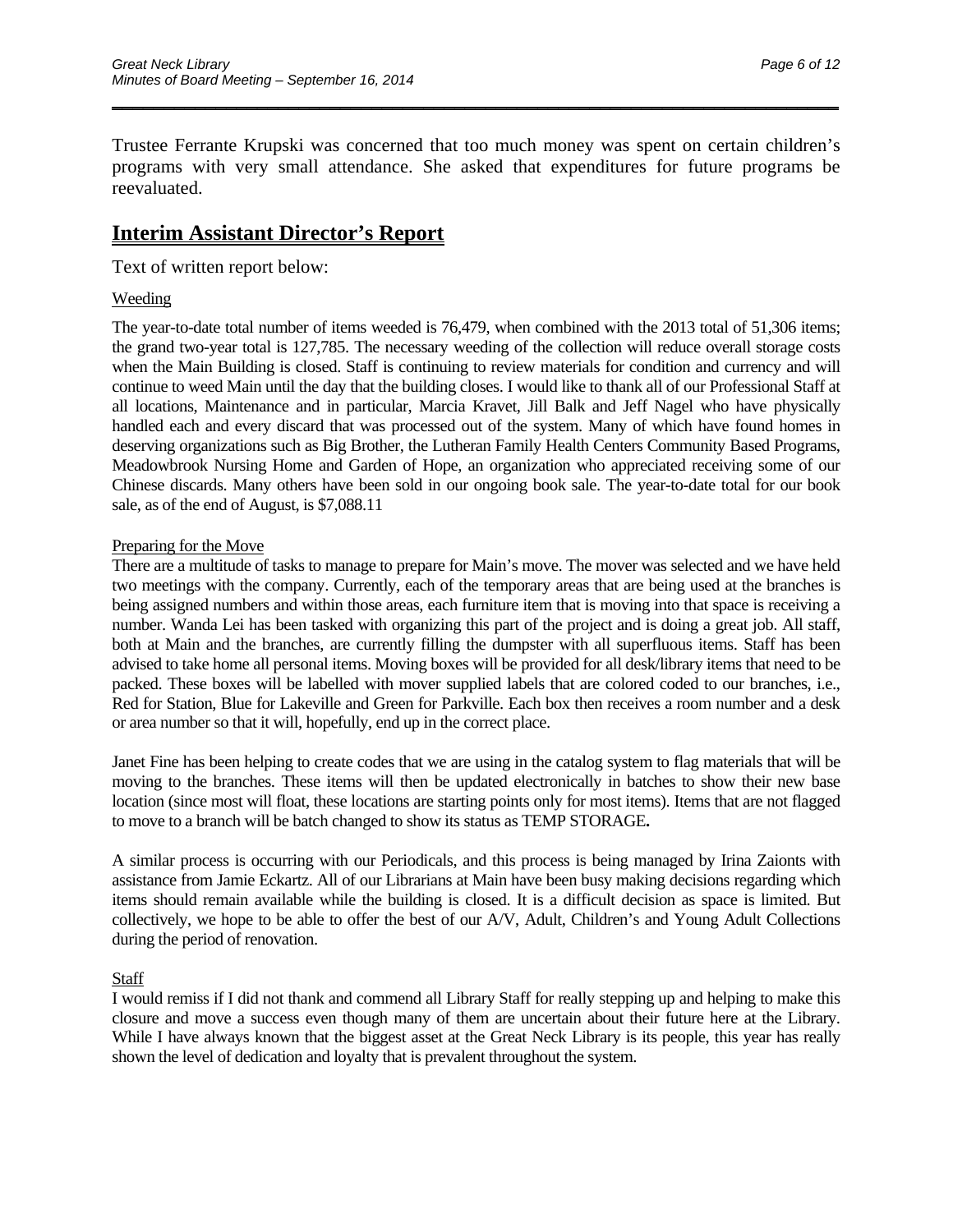## **Interim Director's Report**

Text of written report below:

#### Development of the OverDrive e Book and eAudiobook Collection:

On July 1, 2014 The Great Neck Library unveiled its own standalone Overdrive collection. AV Librarian Pam Levin had been given an initial budget of \$20,000 to pre-order e-Books and e-Audiobooks. On July 1<sup>st</sup> when the program went live, there were 670 books of various categories ready to be downloaded. Over the summer the number of books in the collection has risen to 961 titles. Statistics on the collection are very good: in July 2014 a total of 1416 e-books were downloaded and in August 1,113 e-books were downloaded. This compares to 1815 and 1783 e-books downloaded from the Nassau Digital Doorways website in the summer of 2013 the public had access to many more titles in that database. While there were some initial complaints about the paucity of the collection, Pam was quick to assuage each caller and, in turn, they were pleased with her quick response and her offer to consider the addition of any suggested titles to the collection. Pam is very pleased with the collection, she feels she has developed a fine popular reading collection that includes fiction and non-fiction titles for adults, for children and for young adults that continues to grow.

\_\_\_\_\_\_\_\_\_\_\_\_\_\_\_\_\_\_\_\_\_\_\_\_\_\_\_\_\_\_\_\_\_\_\_\_\_\_\_\_\_\_\_\_\_\_\_\_\_\_\_\_\_\_\_\_\_\_\_\_\_\_\_\_\_\_\_\_\_\_

#### Summer Program Highlights

Long Island Blood Services Community Blood Drive on Wednesday, July 23

Eighty-four people appeared in person wanting to donate blood, of these sixty-five donations of blood were collected. This was well above the LI Blood Services targeted number goal for donations. Even with the large turnout, all went smoothly with no lengthy wait lines. Each donor received a pairs of free Mets tickets for their participation.

Bob Spiotto presents The French-American Songbook on Monday, July 28

Sixty-five people enjoyed Bob Spiotto's informative and very entertaining musical revue – bringing back memories of such songs as *April in Paris, How You Gonna Keep 'Em Down on the Farm? (After They've Seen Paree), Frere Jacques, Autumn Leaves,* and *I Wish You Love.* He wowed the audience with stories and songs.

STAR (Senior Theatre Acting Repertory) Theatre on Wednesday, June 11

Thirty-five attendees enjoyed dramatic scenes and songs from this young at heart group of seniors. Entertaining, inspiring and educating, STAR has been performing for over 25 years. The members of this energetic troupe of performers had the audience singing along with them.

### New York State Construction Grant

The Great Neck Library has submitted an application in the amount of \$93,000 to NLS for the replacement of the Main Library's Clerestory Mezzanine level windows. New to the application process this year was the need to register with SAM (Federal System for Award Management) and maintain current registration in order to be eligible to receive Federal Funds. I had quite a bit of trouble getting the registration activated because I had to prove we were the Great Neck Library, not the Great Neck Library Association. I started the registration process on July 21 and finally, by securing and sending a copy of a document from the NYS Department of State stating that we are an ACTIVE Domestic Not-for-Profit Corporation, I was notified on September 5 that the registration was activated.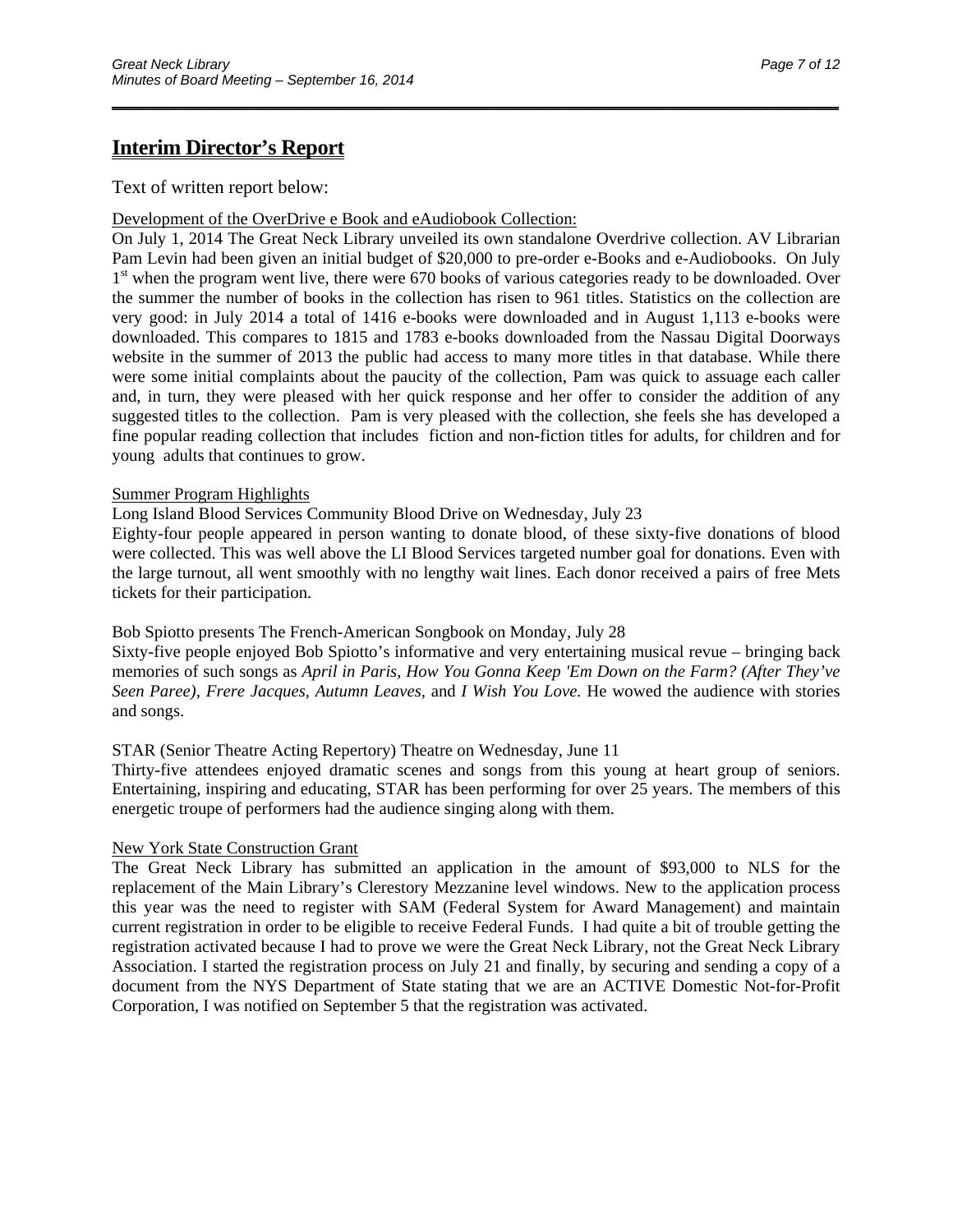# **Policy Manual Changes – 3rd Reading**

### **Upon motion by Joel Marcus, seconded by Francine Ferrante Krupski, and after discussion, it was,**

\_\_\_\_\_\_\_\_\_\_\_\_\_\_\_\_\_\_\_\_\_\_\_\_\_\_\_\_\_\_\_\_\_\_\_\_\_\_\_\_\_\_\_\_\_\_\_\_\_\_\_\_\_\_\_\_\_\_\_\_\_\_\_\_\_\_\_\_\_\_

**RESOLVED,** that the Great Neck Library Board of Trustees Library accept the changes as outlined to Section 200-30(ii) – Extending Terms of Board Officers, and Section 1500-40A – Voting Site, and further to create a new Section 500-50.1 – Temporary Hours of Service, and that these changes be incorporated in the Board Policy Manual accordingly.

### *Proposed Policies*

### (i) EXTENDING TERMS OF BOARD OFFICERS  $- 200 - 30(II)$

No trustee should be elected to the same office for more than two (2) consecutive years unless the Board determines that due to exigent circumstances it is in the best interest of the library to maintain certain officers in their respective positions. Should this be the case, the Board may reelect a trustee or trustees to the same office. The foregoing Board Policy to allow a third term will expire January 1, 2016.

### (ii) VOTING SITE  $-1500-40$  (a)

 Voting will take place at the Main Library and Parkville Branch (unless an alternate site proves necessary) on the day of the Annual Meeting from 10:00 a.m. to 10:00 p.m.

#### (iii) TEMPORARY HOURS OF SERVICE 500-50.1

 The Main Library is scheduled to be closed to the public for renovations beginning on (date to be determined) for a period of approximately one year. During the period that the Main Library is closed for Renovations, effective (date to be determined) the revised Branch Hours are as follows:

| <b>Main Library</b>     | <b>Closed Effective</b> | <b>Parkville Branch</b> |                         |
|-------------------------|-------------------------|-------------------------|-------------------------|
|                         | (date to be)            | Mon., Fri.              | $9 a.m. - 6 p.m.$       |
|                         | determined              |                         |                         |
|                         |                         | Tues. & Thurs.          | 9 a.m. $-9$ p.m.        |
|                         |                         | Wed.                    | 10 a.m. $-9$ p.m.       |
|                         |                         | Sat.                    | 10 a.m. $-6$ p.m.       |
|                         |                         | Sun.                    | $1-5$ p.m.              |
|                         |                         |                         | (date to be determined) |
|                         |                         |                         |                         |
| <b>Lakeville Branch</b> |                         | <b>Station Branch</b>   |                         |
| Mon., Tues. & Thurs.    | 10 a.m. $-6$ p.m.       | Mon., Tues. & Thurs.    | $9$ a.m. $-9$ p.m.      |
| Wed.                    | 10 a.m. $-9$ p.m.       | Wed.                    | 10 a.m. $-9$ p.m.       |
| Fri.                    | 10 a.m. $-9$ p.m.       | Fri.                    | 9 a.m. $-6$ p.m.        |
| Sat.                    | 10 a.m. $-6$ p.m.       | Sat.                    | 10 a.m. $-6$ p.m.       |
| Sun.                    | Closed                  | Sun.                    | $1-5$ p.m.              |
|                         |                         |                         | (date to be determined) |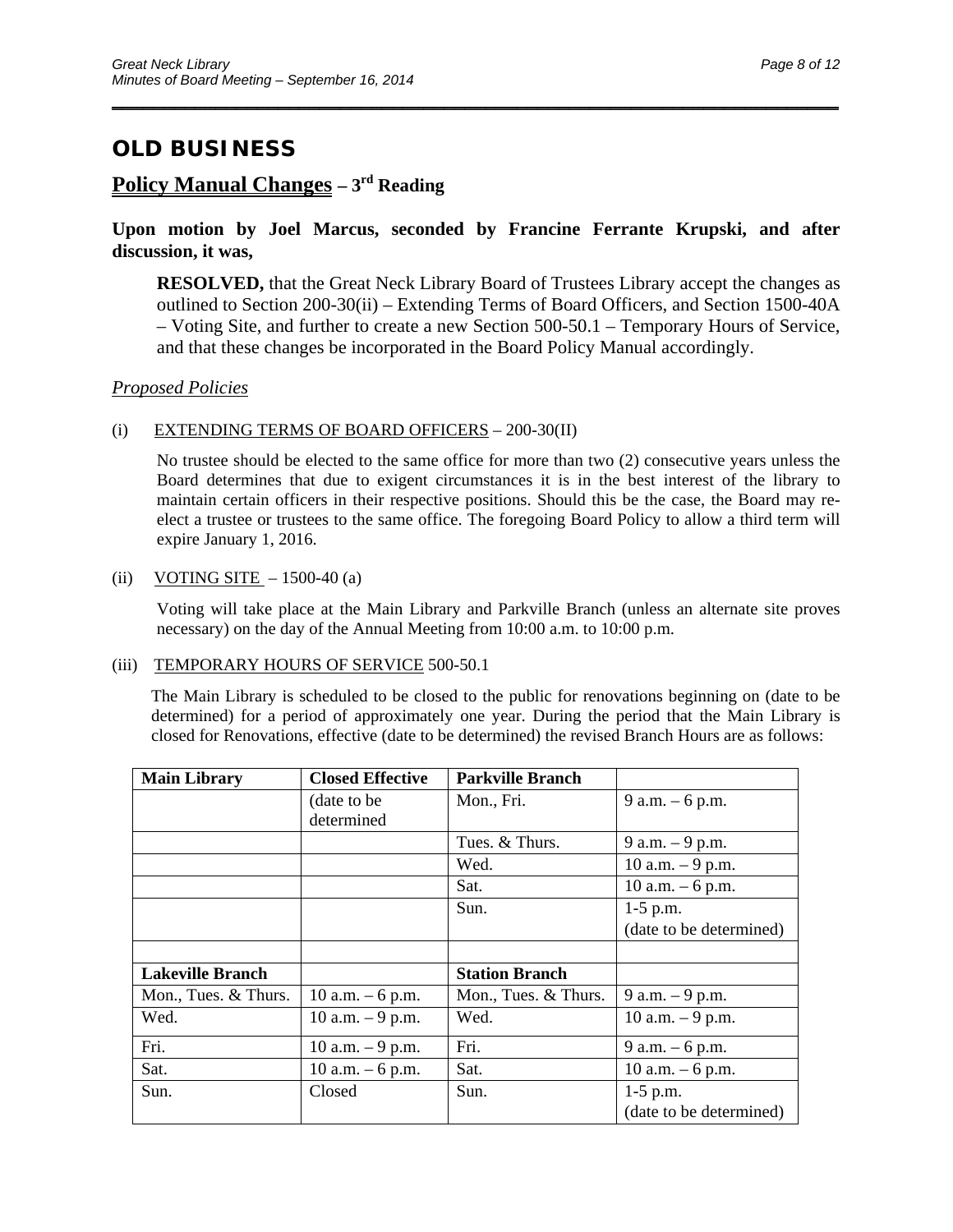\*All branches are closed the following Holiday Sundays: April 5, 2014 (Easter Sunday); May 10, 2015 (Mother's Day) and May 24, 2015 (Memorial Day Weekend).

\_\_\_\_\_\_\_\_\_\_\_\_\_\_\_\_\_\_\_\_\_\_\_\_\_\_\_\_\_\_\_\_\_\_\_\_\_\_\_\_\_\_\_\_\_\_\_\_\_\_\_\_\_\_\_\_\_\_\_\_\_\_\_\_\_\_\_\_\_\_

Levels Operating Hours During Main Library's Closure:

| <b>Levels</b>             | <b>Hours</b>        | Location                 |
|---------------------------|---------------------|--------------------------|
| Mon., Tues., Wed. & Thurs | $4 p.m. - 10 p.m.$  | Saddle Rock Elementary** |
| Fri. & Sat.               | $6 p.m. - midnight$ | <b>Station Branch</b>    |
| Sun.                      | Closed              |                          |

\*\*The schedule of the Levels program will vary depending upon School Holidays and will be posted when finalized.

*After discussion, the following changes were made to the policy, Extending the Terms of Board Officers: The date January 1 on the last line changed to January 31, and the word "years" on line one changed to "terms" for consistency. The resolution was then amended.* 

### *Public Comment: Robert Schaufeld*

#### **Upon motion by Joel Marcus, seconded by Varda Solomon, and after discussion, it was,**

**RESOLVED,** that the Great Neck Library Board of Trustees Library accept the changes as outlined to Section 200-30(ii) – Extending Terms of Board Officers, and Section 1500-40A – Voting Site, and further to create a new Section 500-50.1 – Temporary Hours of Service, and that these changes be incorporated in the Board Policy Manual accordingly, as amended

**VOTE:** Yes – 7 (DiCamillo, Ferrante Krupski, Fuller, Marcus, Nina Esagoff, Pizer, Solomon) *MOTION CARRIED UNANIMOUSLY* 

## **Policy Manual Changes – 2<sup>nd</sup> Reading**

(i) UNCLAIMED ART WORK (900-60 a)

The Great Neck Library reserves the right to discard or dispose of any item left behind by an individual or group exhibiting artwork, collectibles, ephemera, or any other materials left behind by the exhibitor at the library. Any items not picked up in a timely fashion will be deemed abandoned. The library will attempt to contact exhibitors to retrieve their property in accordance with the Art/Photography Exhibitor Procedures. If the Library chooses to hold onto an unclaimed exhibition item, it will be clearly marked as "unclaimed", with exhibit delivery dates, and a copy the exhibitor's contact information attached to it.

This policy will be written into the Art/Photography Exhibitor Procedures that artists sign upon delivery of the artwork.

*Public Comment: Karen Rubin, Claudia Cruz*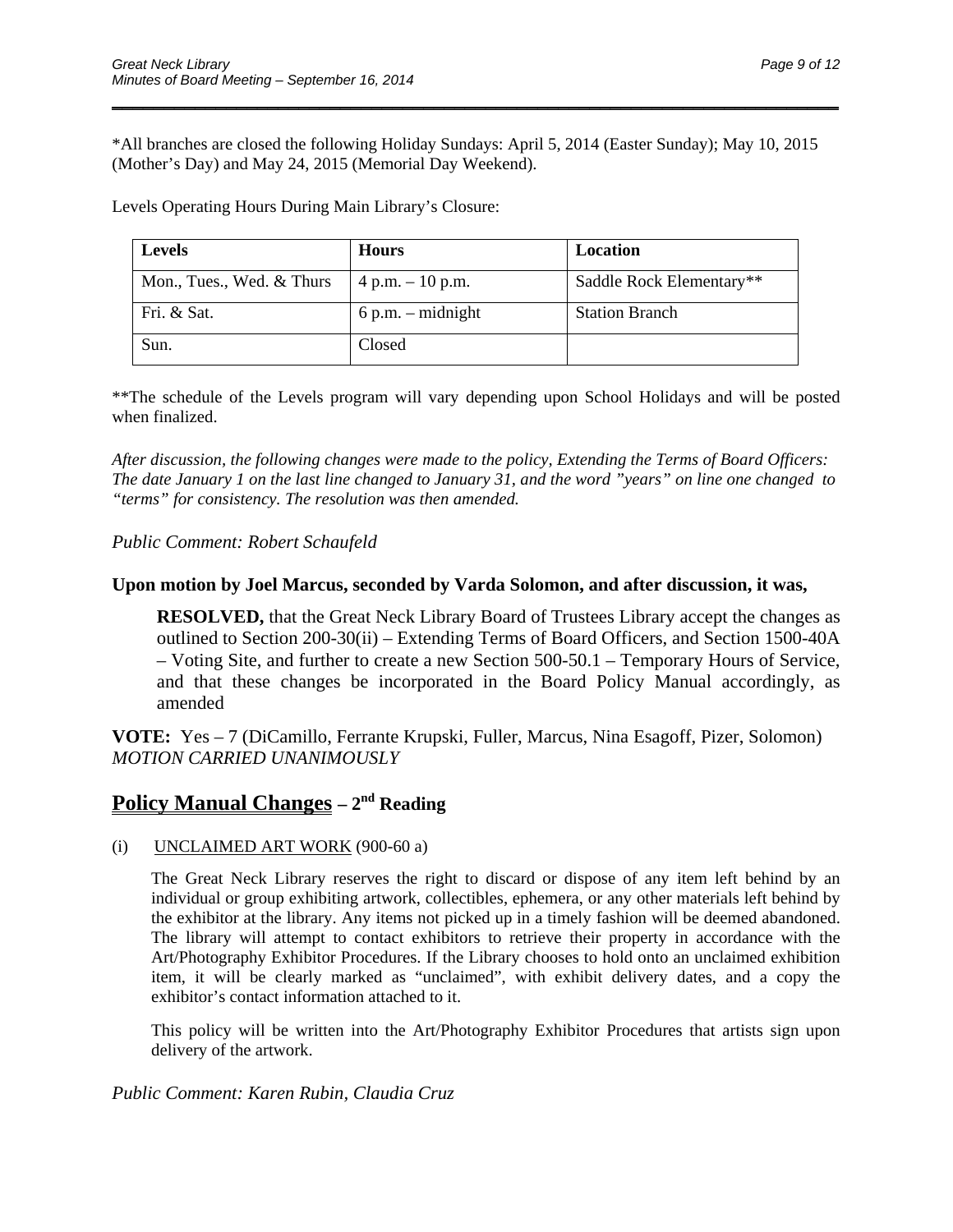## **RFP for Library Search Firm to Hire New Library Director**

### **Upon motion by Francine Ferrante Krupski and seconded by Varda Solomon, and after discussion, it was,**

\_\_\_\_\_\_\_\_\_\_\_\_\_\_\_\_\_\_\_\_\_\_\_\_\_\_\_\_\_\_\_\_\_\_\_\_\_\_\_\_\_\_\_\_\_\_\_\_\_\_\_\_\_\_\_\_\_\_\_\_\_\_\_\_\_\_\_\_\_\_

**RESOLVED**, that the Great Neck Library Board of Trustees approve the RFP to engage the services of a Professional Library Search firm to identify qualified candidates to fill the position of Great Neck Library Director subject to review by counsel and the Great Neck Library Board of Trustees.

VOTE: Yes – 7 (DiCamillo, Ferrante Krupski, Fuller, Marcus, Nina Esagoff, Pizer, Solomon) *MOTION CARRIED UNANIMOUSLY* 

# **NEW BUSINESS**

## **Records Destruction – Director's Office**

**Upon motion by Janet Nina Esagoff and seconded by Francine Ferrante Krupski, and after discussion, it was,** 

**RESOLVED**, that the Great Neck Library Board of Trustees authorize the destruction of Unsuccessful bids prior to 2009 (3.70); Staff Grievance Records prior to 2011 (6.7); Accident/Incident Reports prior to 2008 (1.12); Draft Intermediary Architectural Plans prior to 2009 (3.72), as outlined in the Records Retention Schedule 400.30.

### *Public Comment: Karen Rubin*

**VOTE**: Yes – 7 (DiCamillo, Ferrante Krupski, Fuller, Marcus, Nina Esagoff, Pizer, Solomon) *MOTION CARRIED UNANIMOUSLY* 

## **Property Liability Insurance Renewal**

## **Upon motion by Michael Fuller and seconded by Joel Marcus, and after discussion, it was,**

**RESOLVED,** that the Great Neck Library Board of Trustees Trustees renew its property/liability package, automobile and umbrella insurance policies for the period September 1, 2014 through September 1, 2015 with Utica Insurance Companies, as presented by Edwards and Company as per their proposal for a total of \$69,079.

**VOTE:** Yes – 7 (DiCamillo, Ferrante Krupski, Fuller, Marcus, Nina Esagoff, Pizer, Solomon) *MOTION CARRIED UNANIMOUSLY* 

Business Manager Neil Zitofsky noted that this number was \$2800 less than the previous year.

## **Junior Accountant Position – Business Office**

## **Upon motion by Varda Solomon and seconded by Josie Pizer, and after discussion, it was,**

**RESOLVED,** that the Great Neck Library Board of Trustees accept the job descriptions to enable the posting of the Junior Accountant position at a salary range of \$39,000 - \$50,000.

*Public Comment: Ralene Adler*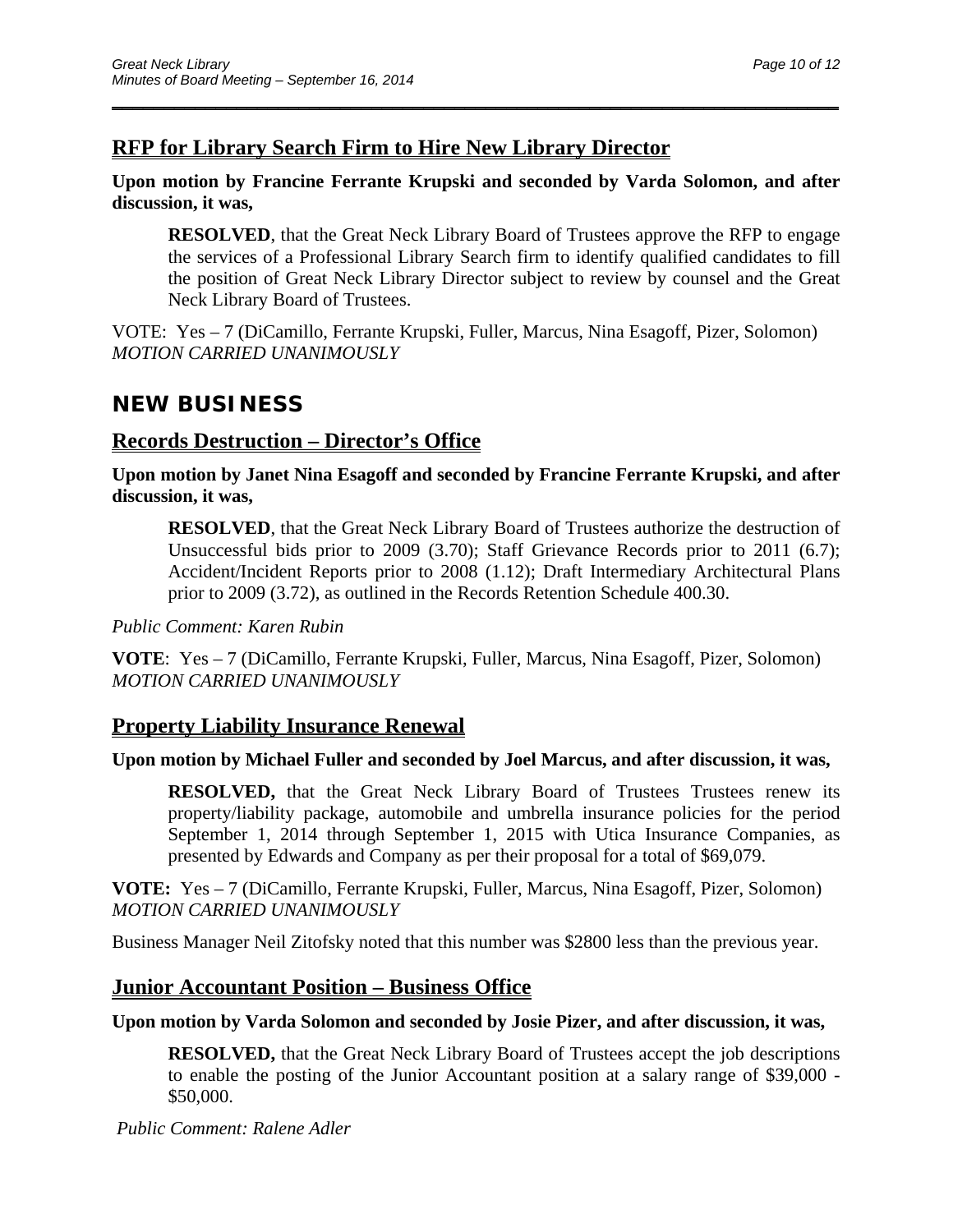**VOTE:** Yes – 7 (DiCamillo, Ferrante Krupski, Fuller, Marcus, Nina Esagoff, Pizer, Solomon) *MOTION CARRIED UNANIMOUSLY* 

\_\_\_\_\_\_\_\_\_\_\_\_\_\_\_\_\_\_\_\_\_\_\_\_\_\_\_\_\_\_\_\_\_\_\_\_\_\_\_\_\_\_\_\_\_\_\_\_\_\_\_\_\_\_\_\_\_\_\_\_\_\_\_\_\_\_\_\_\_\_

## **Senior Clerk Position – Programming Office**

**Upon motion by Janet Esagoff and seconded by Varda Solomon, and after discussion, it was,** 

**RESOLVED,** that the Great Neck Library Board of Trustees approve the hiring of Cindy Simeti as Senior Clerk [in the Programming Office] at a salary of \$35,110 effective October 6, 2014.

**VOTE:** Yes – 7 (DiCamillo, Ferrante Krupski, Fuller, Marcus, Nina Esagoff, Pizer, Solomon) *MOTION CARRIED UNANIMOUSLY* 

## **Backup Network Storage Server**

**Upon motion by Francine Ferrante Krupski and seconded by Michael Fuller, and after discussion, it was,** 

**RESOLVED,** that the Great Neck Library Board of Trustees approve the purchase of a backup QNAP TS-EC879U-RP-US Network Storage Server from Corstar as per their attached proposal dated September 9, 2014, for a total cost not to exceed \$4,934 to be taken from the Automated Library fund.

**VOTE:** Yes – 6 (DiCamillo, Ferrante Krupski, Fuller, Marcus, Nina Esagoff, Solomon); Opposed – 1(Pizer) *MOTION CARRIED*

## **Main Building & Special Services Fund**

**Upon motion by Michael Fuller and seconded by Francine Ferrante Krupski, and after discussion, it was,** 

**RESOLVED,** that the Great Neck Library Board of Trustees approve the transfer of an estimated \$600,000 of the surplus funds from the 2013/2014 budget and the \$1.354 million that will be received in November/December/January from the School District for the 2014/2015 budget upon acceptance of the Audit Report by the Board of Trustees at a subsequent Board Meeting, to the Main Building and Special Services fund.

The Business Manager explained that the reason for this resolution is to ensure that everyone understands that there are adequate funds for the building renovation project. This proposal was reviewed and recommended by the Finance Committee. He has also spoken to the auditors and they are finishing up on the notes that accompany the audit statement.

*Public Comment: Ralene Adler* 

**VOTE:** Yes – 6 (DiCamillo, Ferrante Krupski, Fuller, Marcus, Nina Esagoff, Pizer); Abstention – 1(Solomon) *MOTION CARRIED*